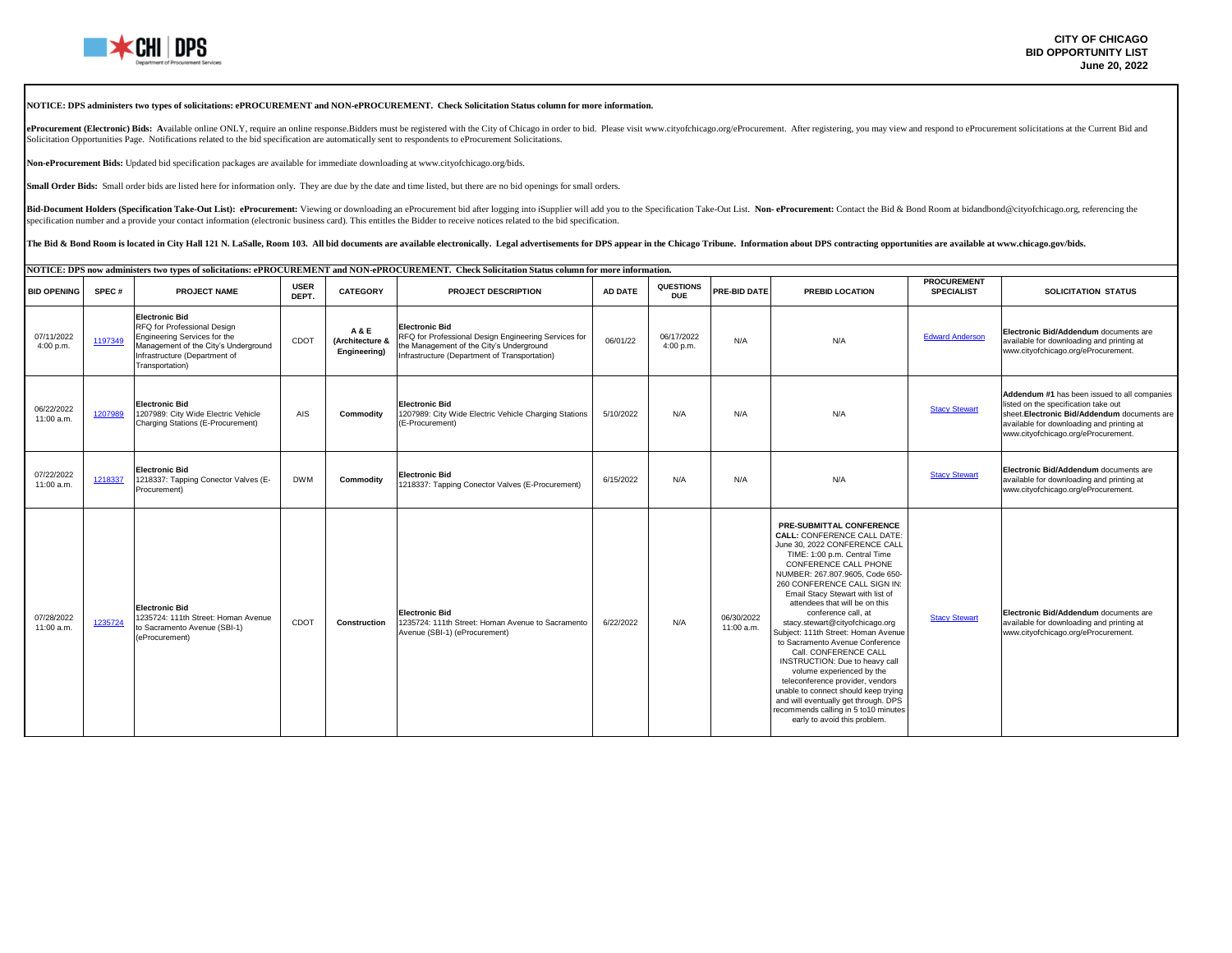

|                         | NOTICE: DPS now administers two types of solicitations: ePROCUREMENT and NON-ePROCUREMENT. Check Solicitation Status column for more information. |                                                                                                                                                                                                                              |                      |                                 |                                                                                                                                                                                                                           |           |                                |                          |                                                                                                                                                                                                                                                                                                                                                                                                                                                                                                                                                      |                                         |                                                                                                                                                                                                                               |
|-------------------------|---------------------------------------------------------------------------------------------------------------------------------------------------|------------------------------------------------------------------------------------------------------------------------------------------------------------------------------------------------------------------------------|----------------------|---------------------------------|---------------------------------------------------------------------------------------------------------------------------------------------------------------------------------------------------------------------------|-----------|--------------------------------|--------------------------|------------------------------------------------------------------------------------------------------------------------------------------------------------------------------------------------------------------------------------------------------------------------------------------------------------------------------------------------------------------------------------------------------------------------------------------------------------------------------------------------------------------------------------------------------|-----------------------------------------|-------------------------------------------------------------------------------------------------------------------------------------------------------------------------------------------------------------------------------|
| <b>BID OPENING</b>      | SPEC#                                                                                                                                             | <b>PROJECT NAME</b>                                                                                                                                                                                                          | <b>USER</b><br>DEPT. | <b>CATEGORY</b>                 | PROJECT DESCRIPTION                                                                                                                                                                                                       | AD DATE   | <b>QUESTIONS</b><br><b>DUE</b> | PRE-BID DATE             | PREBID LOCATION                                                                                                                                                                                                                                                                                                                                                                                                                                                                                                                                      | <b>PROCUREMENT</b><br><b>SPECIALIST</b> | <b>SOLICITATION STATUS</b>                                                                                                                                                                                                    |
| 06/30/2022<br>4:00 p.m. | 1235914                                                                                                                                           | <b>Electronic Bid</b><br>Request for Proposal (RFP) for Portable<br>Cardiac Monitor/Defibrillators and<br>Automatic External Defibrillators (AED)                                                                            | CFD                  | Professional<br><b>Services</b> | <b>Electronic Bid</b><br>Request for Proposal (RFP) for Portable Cardiac<br>Monitor/Defibrillators and Automatic External<br>Defibrillators (AED)                                                                         | 5/16/2022 | N/A                            | 05/24/2022<br>11:00 a.m. | PRE-PROPOSAL CONFERENCE:<br>Pre-Proposal Conference will be<br>scheduled May 24, 2022, at 11:00<br>a.m., Central Time via conference<br>call. All Attendees must pre-register to<br>participate. Interested Attendees must<br>email Contracts Negotiator, Lisa Clark<br>at lisa.clark@cityofchicago.org, Email<br>Subject: Pre-Proposal Conference for<br>Request for Proposal (RFP) for<br>Portable Cardiac Monitor/Defibrillators<br>and Automatic External Defibrillators<br>(AED)                                                                | <b>Lisa Clark</b>                       | Addenda #1 & #2 have been issued to all<br>companies listed on the specification take out<br>sheet. Electronic Bid/Addendum documents are<br>available for downloading and printing at<br>www.cityofchicago.org/eProcurement. |
| 07/21/2022<br>4:00 p.m. | 1245903                                                                                                                                           | <b>Electronic Bid</b><br>RFP for Temporary Clerical,<br>Administrative and Other Support<br>Personnel Services                                                                                                               | <b>DHR</b>           | Professional<br><b>Services</b> | <b>Electronic Bid</b><br>RFP for Temporary Clerical, Administrative and Other<br><b>Support Personnel Services</b>                                                                                                        | 5/12/2022 | N/A                            | 05/26/2022<br>10:00 a.m. | PRE-BID CONFERENCE: May 26,<br>2022 at 10:00 a.m., Via Conference<br>Call ALL ATTENDEES MUST PRE-<br>REGISTER TO PARTICIPATE ON<br>THE CONFERENCE CALL.<br><b>INTERESTED ATTENDEES MUST</b><br><b>EMAIL Tom Magno at</b><br>Thomas.Magno@cityofchicago.org<br>Email Subject Must Read: Spec<br>1245903 - RFP Temporary Clerical,<br>Administrative and Other Support<br>Personnel Services CONFERENCE<br>CALL CONFIRMATION AND<br>INSTRUCTION WILL BE EMAILED<br>TO ATTENDEES                                                                        | <b>Tom Magno</b>                        | Addendum #1 has been issued to all companies<br>listed on the specification take out<br>sheet. Electronic Bid/Addendum documents are<br>available for downloading and printing at<br>www.cityofchicago.org/eProcurement.      |
| 07/28/2022<br>4:00 p.m. | 1191270                                                                                                                                           | <b>Electronic Bid</b><br>Request for Proposal (RFP) for Radio<br>Communications Equipment and<br>Compatibility for Parts, Repairs,<br>Software, Installation Services and<br>Accessories                                     | OPSA                 | Professional<br><b>Services</b> | <b>Electronic Bid</b><br>Request for Proposal (RFP) for Radio Communications<br>Equipment and Compatibility for Parts, Repairs,<br>Software, Installation Services and Accessories                                        | 5/26/2022 | N/A                            | 06/07/2022<br>3:00 p.m.  | PRE-PROPOSAL CONFERENCE:<br>Pre-Proposal Conference will be<br>scheduled June 7, 2022, at 3:00 p.m.<br>Central Time via conference call. All<br>Attendees must pre-register to<br>participate. Interested Attendees must<br>email Contracts Negotiator, Lisa Clark<br>at lisa.clark@cityofchicago.org, Email<br>Subject: Pre-Proposal Conference for<br>Request for Proposal (RFP) for Radio<br>Communications Equipment and<br>Compatibility for Parts, Repairs,<br>Software, Installation Services and<br>Accessories                              | <b>Lisa Clark</b>                       | Electronic Bid/Addendum documents are<br>available for downloading and printing at<br>www.cityofchicago.org/eProcurement.                                                                                                     |
| 08/26/2022<br>4:00 p.m. | 1209526                                                                                                                                           | <b>Electronic Bid</b><br>Request for Proposal (RFP) for<br>Consulting Services for The Preparation<br>of The City of Chicago's Cost Allocation<br>Plan (CAP) and Indirect Cost Rate<br>Proposals (ICRP) for Federal Programs | <b>DOP</b>           | Professional<br><b>Services</b> | <b>Electronic Bid</b><br>Request for Proposal (RFP) for Consulting Services for<br>The Preparation of The City of Chicago's Cost<br>Allocation Plan (CAP) and Indirect Cost Rate Proposals<br>(ICRP) for Federal Programs | 4/29/2022 | N/A                            | 05/13/2022<br>11:00 a.m. | PRE-PROPOSAL CONFERENCE<br><b>CALL DATE: May 13, 2022 TIME:</b><br>11:00 AM, Central Time.<br>Respondents must email:<br>maria.christman@cityofchicago.org to<br>pre-register for Pre-Proposal<br>Conference Call instructions and call-<br>in number. Email Subiect Line to<br>read: SPEC 1209526 - Request for<br>Proposal (RFP) Consulting Services<br>for The Preparation of The City of<br>Chicago's Cost Allocation Plan (CAP)<br>and Indirect Cost Rate Proposals<br>(ICRP) for Federal Programs PRE-<br>Proposal CONFERENCE CALL<br>REQUEST. | Maria Christman                         | Addendum #1 has been issued to all companies<br>listed on the specification take out<br>sheet. Electronic Bid/Addendum documents are<br>available for downloading and printing at<br>www.cityofchicago.org/eProcurement.      |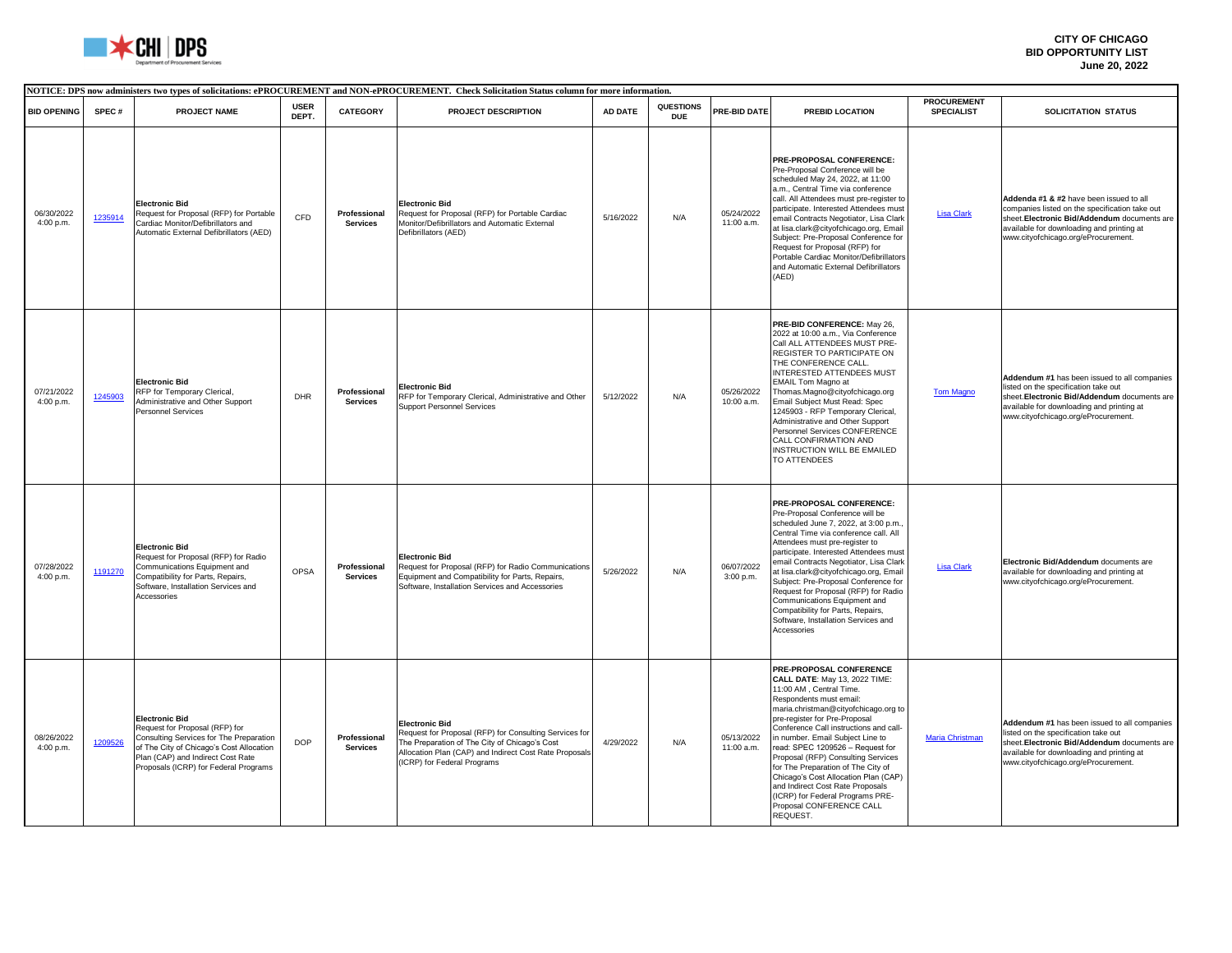

|                          | NOTICE: DPS now administers two types of solicitations: ePROCUREMENT and NON-ePROCUREMENT. Check Solicitation Status column for more information. |                                                                                                                                                                                                                                                           |                      |                      |                                                                                                                                                                                                                                               |           |                         |                          |                                                                                                                                                                                                                                                                                                                                                                                                                                                                                                                                                                                                                                            |                                         |                                                                                                                                                                                                                               |
|--------------------------|---------------------------------------------------------------------------------------------------------------------------------------------------|-----------------------------------------------------------------------------------------------------------------------------------------------------------------------------------------------------------------------------------------------------------|----------------------|----------------------|-----------------------------------------------------------------------------------------------------------------------------------------------------------------------------------------------------------------------------------------------|-----------|-------------------------|--------------------------|--------------------------------------------------------------------------------------------------------------------------------------------------------------------------------------------------------------------------------------------------------------------------------------------------------------------------------------------------------------------------------------------------------------------------------------------------------------------------------------------------------------------------------------------------------------------------------------------------------------------------------------------|-----------------------------------------|-------------------------------------------------------------------------------------------------------------------------------------------------------------------------------------------------------------------------------|
| <b>BID OPENING</b>       | SPEC#                                                                                                                                             | PROJECT NAME                                                                                                                                                                                                                                              | <b>USER</b><br>DEPT. | <b>CATEGORY</b>      | <b>PROJECT DESCRIPTION</b>                                                                                                                                                                                                                    | AD DATE   | QUESTIONS<br><b>DUE</b> | PRE-BID DATE             | <b>PREBID LOCATION</b>                                                                                                                                                                                                                                                                                                                                                                                                                                                                                                                                                                                                                     | <b>PROCUREMENT</b><br><b>SPECIALIST</b> | SOLICITATION STATUS                                                                                                                                                                                                           |
| 06/24/2022<br>11:00 a.m. | 1234310                                                                                                                                           | <b>Electronic Bid</b><br>Infectious Waste Removal and Disposal                                                                                                                                                                                            | <b>CDPH</b>          | Small Order          | <b>Electronic Bid</b><br>Infectious Waste Removal and Disposal                                                                                                                                                                                | 6/8/2022  | 6/17/2022               | N/A                      | N/A                                                                                                                                                                                                                                                                                                                                                                                                                                                                                                                                                                                                                                        | <b>Tom Pasciak</b>                      | Electronic Bid/Addendum documents are<br>available for downloading and printing at<br>www.cityofchicago.org/eProcurement.                                                                                                     |
| 06/22/2022<br>11:00 a.m. | 1223029                                                                                                                                           | <b>Electronic Bid</b><br>Auto Glass Replacement                                                                                                                                                                                                           | AIS                  | <b>Work Services</b> | <b>Electronic Bid</b><br>Auto Glass Replacement                                                                                                                                                                                               | 5/23/2022 | N/A                     | 05/27/2022<br>11:00 a.m. | <b>PRE-BID CONFERENCE CALL: May</b><br>27, 2022, 11:00 a.m., Central Time<br>Bidders must email:<br>michael.richy@cityofchicago.org to<br>pre-register for Pre-Bid Virtual<br>Conference Call instructions and link.<br>Email Subject Line to read: SPEC<br>1223029 - AUTO GLASS<br><b>REPLACEMENT</b>                                                                                                                                                                                                                                                                                                                                     | <b>Michael Richy</b>                    | Electronic Bid/Addendum documents are<br>available for downloading and printing at<br>www.cityofchicago.org/eProcurement.                                                                                                     |
| 07/01/2022<br>11:00 a.m. | 1221520                                                                                                                                           | <b>Electronic Bid</b><br>Installation, Repair and Replacement of<br>Various Electrical, Lighting, Traffic<br>Control, Security, Audio-Video and<br>Public Address Systems Infrastructure at<br>Chicago O'Hare and Midway<br><b>International Airports</b> | CDA                  | <b>Work Services</b> | <b>Electronic Bid</b><br>Installation, Repair and Replacement of Various<br>Electrical, Lighting, Traffic Control, Security, Audio-<br>Video and Public Address Systems Infrastructure at<br>Chicago O'Hare and Midway International Airports | 5/26/2022 | 6/13/2022               | 06/06/2022<br>11:00 a.m. | PRE-BID CONFERENCE: June 6.<br>2022 at 10:00 a.m via Conference<br>Call. All Attendees must pre-register<br>to participate on the conference call.<br>Interested Attendees must email<br>Michael Azzo at<br>CDAbidquestions@cityofchicago.org,<br>Email Subiect Must Read:<br>Specification 1221520, Installation,<br>Repair and Replacement of Various<br>Electrical, Lighting, Traffic Control,<br>Security, Audio-Video and Public<br>Address Systems Infrastructure at<br>Chicago O'Hare and Midway<br>International Airports Pre-Bid<br>Conference. Conference call<br>confirmation and instructions will be<br>emailed to attendees. | <b>Michael Azzo</b>                     | Electronic Bid/Addendum documents are<br>available for downloading and printing at<br>www.cityofchicago.org/eProcurement.                                                                                                     |
| 07/15/2022<br>11:00 a.m. | 219414                                                                                                                                            | <b>Electronic Bid</b><br>Citywide Irrigation<br>System, Maintenance, Repair, Design, and<br>Ilnstalation Group A: North Region;<br>Group B: Central Region; Group C:<br>South Region, and Group D: Lake Shore<br><b>Drive</b>                             | CDOT                 | <b>Work Services</b> | <b>Electronic Bid</b><br>Citywide Irrigation<br>System, Maintenance, Repair, Design, and IInstalation<br>Group A: North Region; Group B: Central Region;<br>Group C: South Region, and Group D: Lake Shore<br>Drive                           | 3/4/2022  | N/A                     | 05/5/2022<br>11:00 a.m.  | PRE-BID CONFERENCE: May 5,<br>2022 at 11:00 a.m., via Conference<br>Call. All Attendees must pre-register<br>to participate. Interested Attendees<br>must email Amanda Gooch at<br>Amanda.Gooch@cityofchicago.org,<br>Email Subject: Pre-Bid Conference for<br>Citywide Irrigation<br>System, Maintenance, Repair, Design, a<br>nd IInstalation Group A: North Region;<br>Group B: Central Region; Group C:<br>South Region, and Group D: Lake<br>Shore Drive.                                                                                                                                                                             | Amanda Gooch                            | Addenda #1 & #2 have been issued to all<br>companies listed on the specification take out<br>sheet. Electronic Bid/Addendum documents are<br>available for downloading and printing at<br>www.cityofchicago.org/eProcurement. |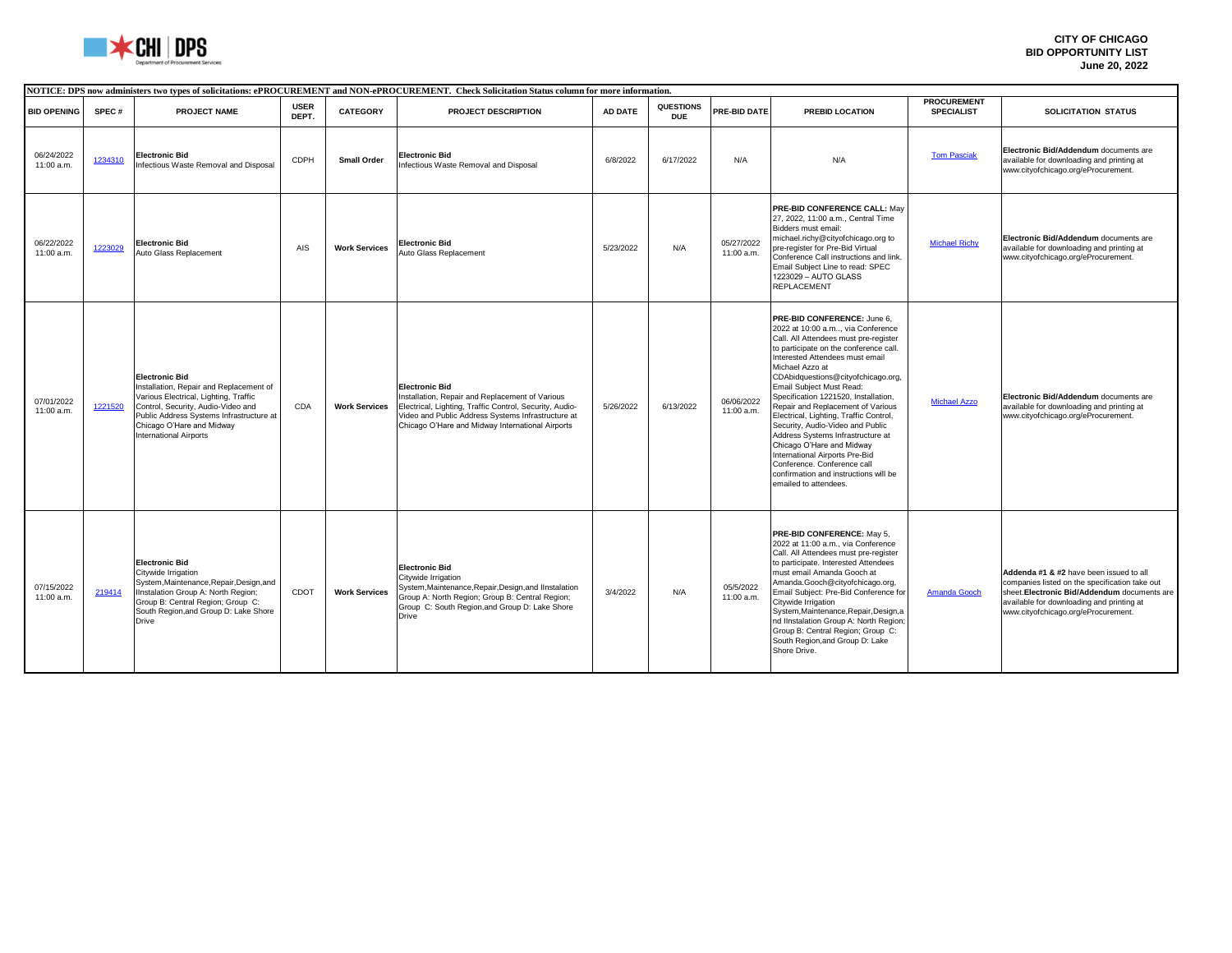

| NOTICE: DPS now administers two types of solicitations: ePROCUREMENT and NON-ePROCUREMENT. Check Solicitation Status column for more information. |         |                                                                                                                                                                                                                             |                      |                      |                                                                                                                                                                                                                          |           |                         |              |                                                                                                                                                                                                                                                                                                                                                                                                                                                                                                                                                                                                       |                                         |                                                                                                                           |
|---------------------------------------------------------------------------------------------------------------------------------------------------|---------|-----------------------------------------------------------------------------------------------------------------------------------------------------------------------------------------------------------------------------|----------------------|----------------------|--------------------------------------------------------------------------------------------------------------------------------------------------------------------------------------------------------------------------|-----------|-------------------------|--------------|-------------------------------------------------------------------------------------------------------------------------------------------------------------------------------------------------------------------------------------------------------------------------------------------------------------------------------------------------------------------------------------------------------------------------------------------------------------------------------------------------------------------------------------------------------------------------------------------------------|-----------------------------------------|---------------------------------------------------------------------------------------------------------------------------|
| <b>BID OPENING</b>                                                                                                                                | SPEC#   | <b>PROJECT NAME</b>                                                                                                                                                                                                         | <b>USER</b><br>DEPT. | <b>CATEGORY</b>      | <b>PROJECT DESCRIPTION</b>                                                                                                                                                                                               | AD DATE   | QUESTIONS<br><b>DUE</b> | PRE-BID DATE | <b>PREBID LOCATION</b>                                                                                                                                                                                                                                                                                                                                                                                                                                                                                                                                                                                | <b>PROCUREMENT</b><br><b>SPECIALIST</b> | SOLICITATION STATUS                                                                                                       |
| 07/28/2022<br>11:00 a.m.                                                                                                                          | 1225174 | <b>Electronic Bid</b><br>Inspection, Maintenance, Repair,<br>Replacement and New Installation of<br>Heating, Ventilation, Air Conditioning<br>(HVAC) and Utility Control Systems at<br>Chicago O'Hare International Airport | CDA                  | <b>Work Services</b> | <b>Electronic Bid</b><br>Inspection, Maintenance, Repair, Replacement and<br>New Installation of Heating, Ventilation, Air<br>Conditioning (HVAC) and Utility Control Systems at<br>Chicago O'Hare International Airport | 6/10/2022 | N/A                     | N/A          | <b>PRE-BID CONFERENCE CALL:</b><br>June 22, 2022 at 10:00 a.m., ALL<br>ATTENDEES MUST PRE-REGISTER<br>BY JUNE 17, 2022 TO PARTICIPATE<br>ON THE CONFERENCE CALL.<br>INTERESTED ATTENDEES MUST<br>EMAIL Lisa L. Jones at<br>lisa.jones@cityofchicago.org Email<br>Subject Must Read: Inspection,<br>Maintenance, Repair, Replacement<br>and New Installation of Heating,<br>Ventilation, Air Conditioning (HVAC)<br>and Utility Control Systems at<br>Chicago O'Hare International Airport<br><b>CONFERENCE CALL</b><br><b>CONFIRMATION AND</b><br><b>INSTRUCTIONS WILL BE EMAILED</b><br>TO ATTENDEES | Lisa L. Jones                           | Electronic Bid/Addendum documents are<br>available for downloading and printing at<br>www.cityofchicago.org/eProcurement. |